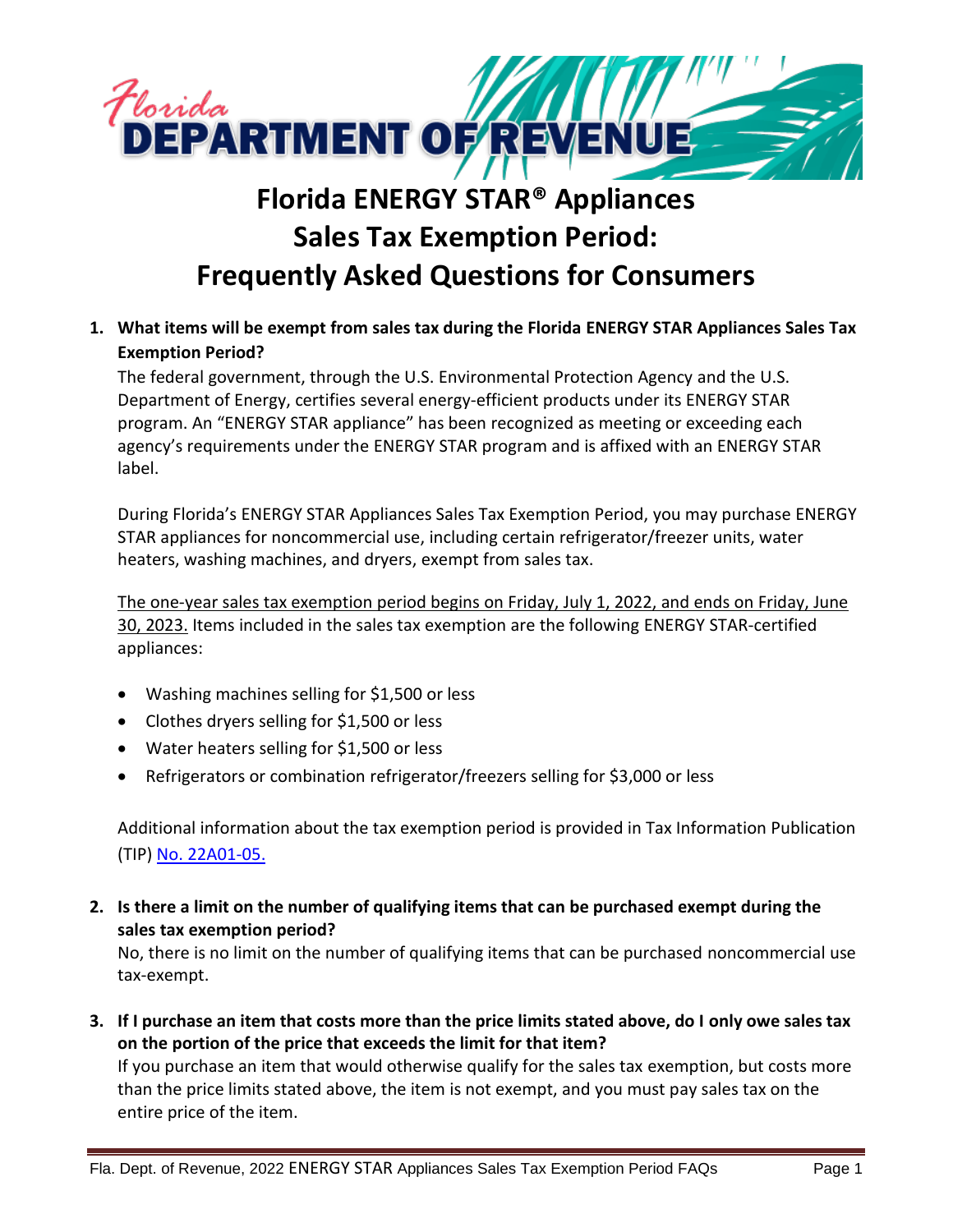#### **4. What other exclusions apply to the tax-exempt items listed above?**

The Florida ENERGY STAR Appliances Sales Tax Exemption Period does not apply to the rental of any of the qualifying items listed above. It also does not apply when a new ENERGY STAR appliance is purchased for trade, business, or resale.

- **5. If I buy a package or set of items that contains both taxable and tax-exempt items during the ENERGY STAR Appliances Sales Tax Exemption Period, how is sales tax calculated?** If a tax-exempt item is sold in a package or set with a taxable item, sales tax must be calculated on the sales price of the package or set.
- **6. Is the installation of an ENERGY STAR appliance also tax-exempt during the sales tax exemption period?**

When an eligible ENERGY STAR product does not become a part of realty and remains tangible personal property when installed, any separately itemized charge for the installation of the product is a part of the sales price of the product and is exempt when the total sales price of the eligible ENERGY STAR product does not exceed the applicable threshold.

**Example:** A customer purchases an ENERGY STAR washing machine for \$1,299. The store charges a \$99 installation charge to install the washing machine at the customer's home. The washing machine will remain tangible personal property after installation. The selling dealer receives \$1,398 for the washing machine and the installation. The sales price of \$1,398 is less than \$1,500. Therefore, the sale qualifies for the exemption.

#### **7. If I purchase a warranty along with an ENERGY STAR appliance, is it taxable?**

The taxation of any charges for a service warranty contract depends on the taxability of the product being sold. If the retail sale of an item is exempt from tax, the charge for a service warranty sold with the item is exempt.

**Example:** A customer purchases an ENERGY STAR water heater for \$1,100. The customer also purchases a five-year extended protection plan (a service warranty) for \$149. The sales price of \$1,249 for the water heater and the service warranty qualify for the exemption.

## **8. If the store is offering a "buy one, get one free" or "buy one, get one for a reduced price" special on an ENERGY STAR-certified washer-dryer combo and I purchase one item for \$1,750 and get the other for free, will the transaction be tax-free because I am effectively paying \$875 for each item?**

The total price of items advertised as "buy one, get one free" or "buy one, get one for a reduced price" cannot be averaged for both items to qualify for the exemption. In this case, the total sales price of \$1,750 for the washer-dryer combo is taxable.

**9. If I purchase a gift card during the sales tax exemption period, can I then purchase a qualifying item tax-exempt using the gift card after the tax exemption period ends?**

No. The purchase of the qualifying item must be made during the sales tax exemption period to be tax-exempt. However, when qualifying items are purchased during the sales tax exemption